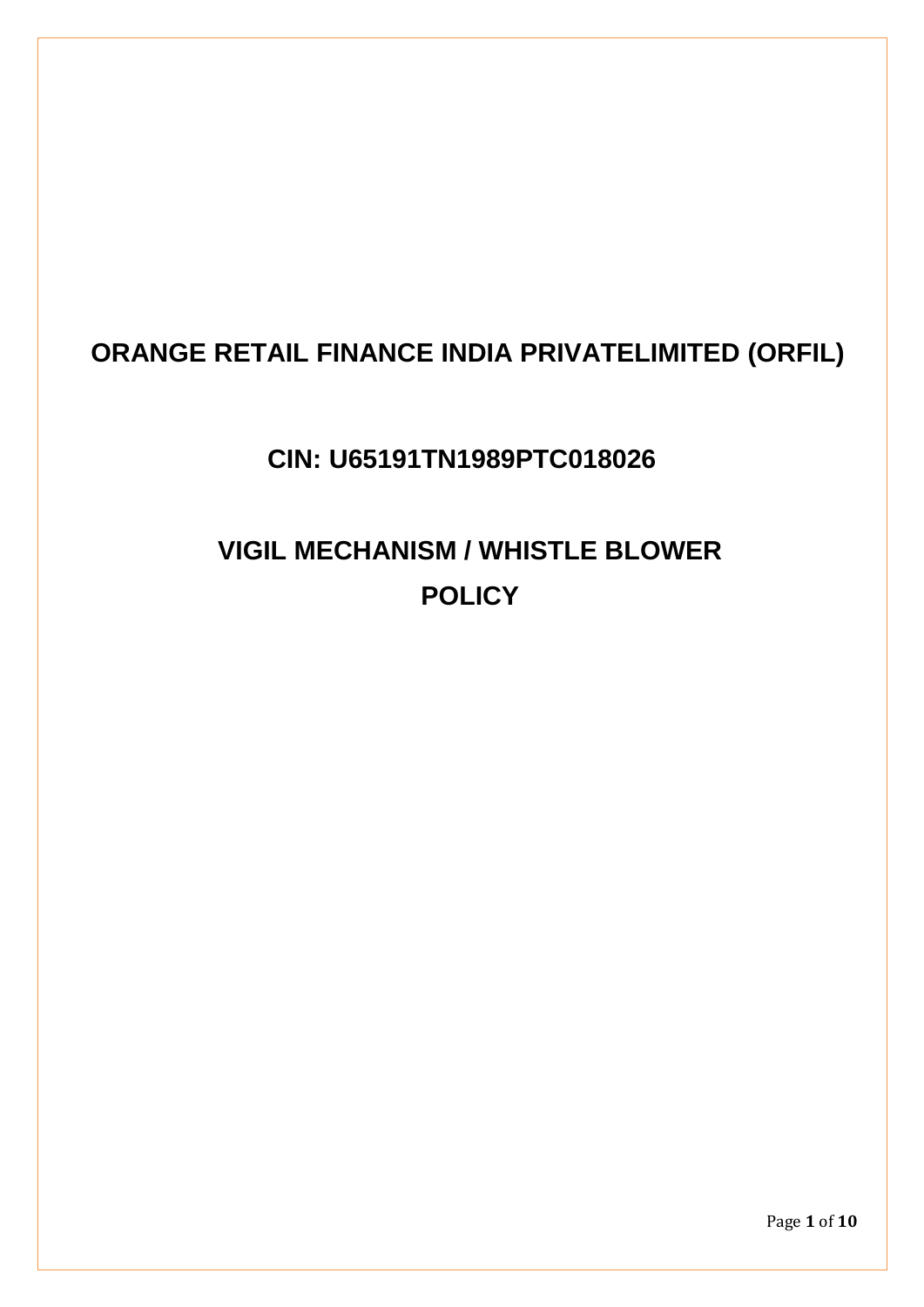# **TABLE OF CONTENTS**

| SL.<br>NO. | <b>PARTICULARS</b>                | <b>PAGE</b><br>NOS.     |
|------------|-----------------------------------|-------------------------|
| 1.         | <b>OVERVIEW</b>                   | $\overline{\mathbf{3}}$ |
| 2.         | <b>DEFINITIONS</b>                | $\overline{\mathbf{4}}$ |
| 3.         | <b>SCOPE</b>                      | $\overline{\mathbf{4}}$ |
| 4.         | <b>ELIGIBILITY</b>                | 5                       |
| 5.         | <b>DISQUALIFICATION</b>           | 5                       |
| 6.         | <b>PROCEDURE</b>                  | $5-8$                   |
| 7.         | <b>INVESTIGATION</b>              | $8 - 9$                 |
| 8.         | <b>PROTECTION</b>                 | 9                       |
| 9.         | <b>INVESTIGATOR(S)</b>            | 10                      |
| 10.        | <b>REPORTING</b>                  | 10                      |
| 11.        | <b>DECISION</b>                   | $10 - 11$               |
| 12.        | <b>RETENTION OF DOCUMENTS</b>     | 11                      |
| 13.        | <b>AMENDMENTS</b>                 | 11                      |
| 14.        | <b>VIGIL MECHANISM - WORKFLOW</b> | 12                      |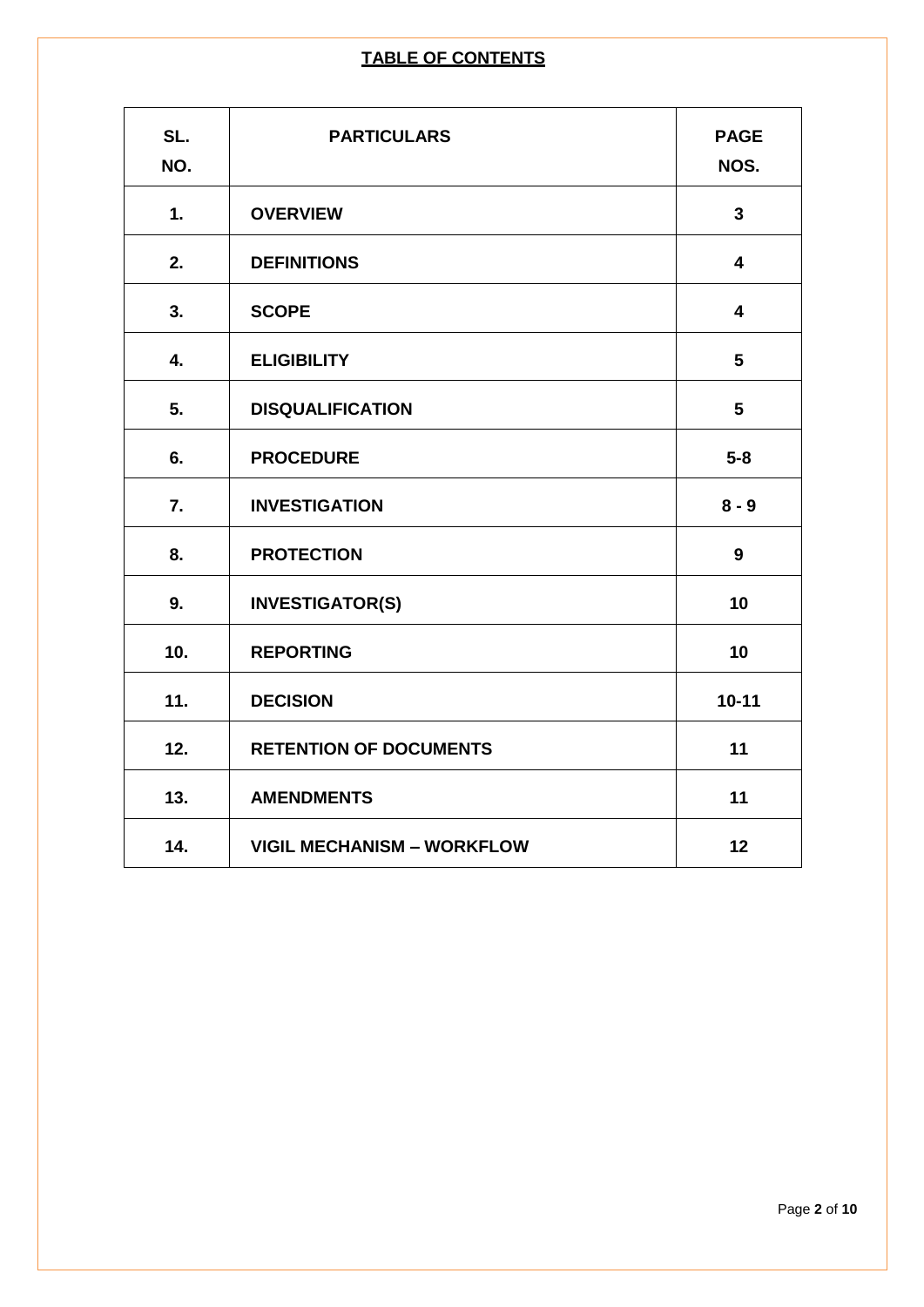#### **WHISTLE BLOWER POLICY**

## **1. OVERVIEW**

## **1.1 INTRODUCTION**

Orange Retail Finance India Private Limited (ORFIL) was incorporated on 11<sup>th</sup>September 1989 and is a Non-Banking Financial Company (NBFC) registered with the Reserve Bank of India. ORFIL believes in the conduct of affairs of the Company in a fair and transparent manner by adopting the highest standards of professionalism, honesty, integrity and ethical behaviour.

## **1.2 POLICY APPLICABILITY**

Pursuant to Section 177 (9) of the Companies Act, 2013 and relevant rules, ORFIL is required to formulate a Whistle Blower Policy / Vigil Mechanism for Employees of the company (as defined herein below) to report genuine concerns.

Such Policy / Mechanism shall enable the Employees to freely communicate their concerns about illegal or unethical practices.

# **1.3 POLICY OBJECTIVES**

The Objective of the Vigil Mechanism / Whistle Blower Policy (hereinafter referred to as Policy / Mechanism) is to address the concern raised by Employees by initiating appropriate actions or measures about suspected Reportable Matters in the company.

Employees are obligated to raise concern and report any of the above mentioned observations freely and without any fear of retaliation; as such incidents, if not reported would breach trust and has potential to endanger the Company's reputation.

This policy/ mechanism shall provide for adequate safeguards against victimisation of persons who use such mechanism and make provision for direct access to the chairperson of the Audit Committee in appropriate or exceptional cases. This Mechanism / Policy should not be used to address personal grievances.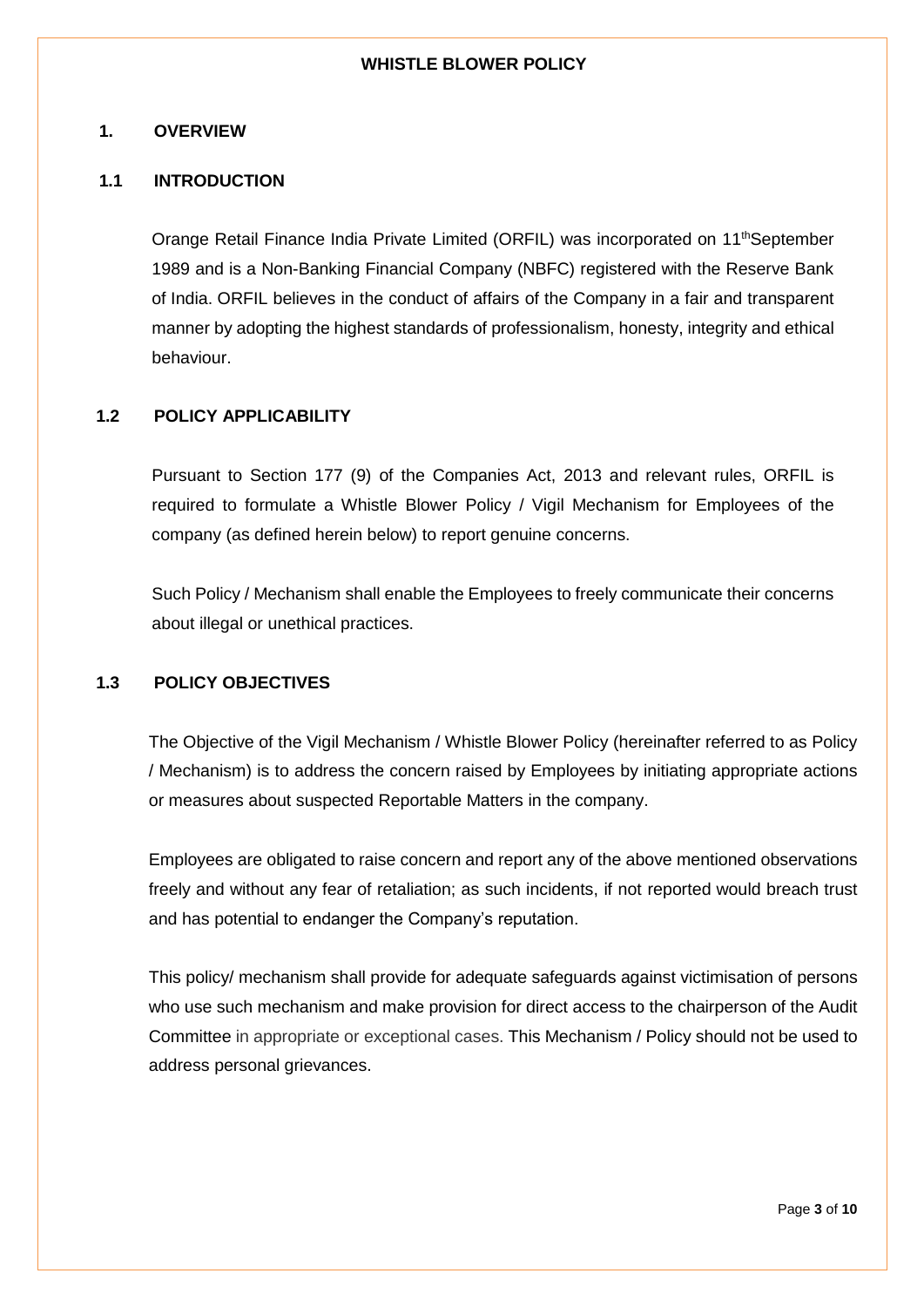## **2. DEFINITIONS**

The definitions of some of the key terms used in this Policy are given below:

**"Audit Committee"** means the Audit Committee constituted by the Board of Directors of the Company.

**"Investigator(s) "**means person/s or Team Appointed by the Chairperson of Audit Committee at his discretion for investigation

**"Employee"** means every employee of the Company, whether regular or contracted personnel or outsourced or as consultants including the Directors of the Company.

"Director" means every Director of the Company, past or present

**"Protected Disclosure"** means any communication made in good faith that discloses order demonstrates information that may evidence unethical or improper activity.

**"Subject(s)"** means a person against or in relation to whom a Protected Disclosure has been made or evidence gathered during the course of an investigation.

"**Reportable Matter**" means a genuine concern concerning actual or suspected:

- a. fraudulent practices, such as improperly tampering with the company's books and records, or theft of company property;
- b. misconduct
- b. corruption, including bribery and money laundering;

c. statutory violations, company policy violations

Please note that complaints concerning personal grievances, such as professional development issues or Employee compensation, are not Reportable Matters for purposes of this Policy.

**"Whistle Blower (s)"** is a person who exposes any kind of information or activity that is deemed illegal, dishonest, or not correct within an organization.

# **3. SCOPE**

a) The Whistle Blower's role is that of a reporting party with reliable information. They are not required or expected to act as Investigator(s) or finders of facts, nor would they determine the appropriate corrective or remedial action that may be warranted in each case.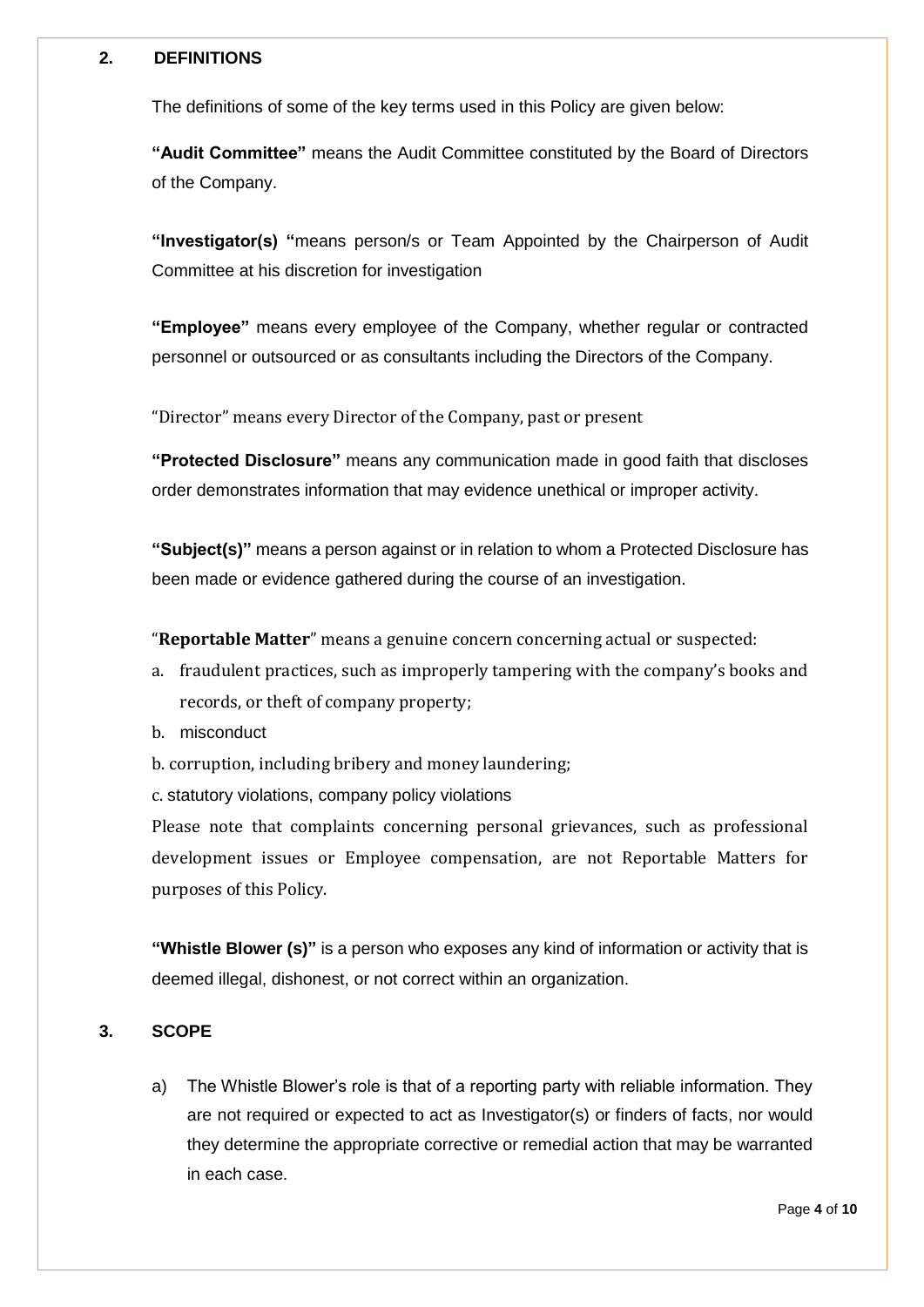- b) Whistle Blowers should not act on their own in conducting any investigative activities, nor do they have a right to participate in any investigative activities other than as requested by the Chairperson of the Audit Committee.
- c) Protected Disclosure will be appropriately dealt with by the Chairperson of the Audit Committee.

# **4. ELIGIBILITY**

All the Employees as defined above are eligible to make Protected Disclosures under this Mechanism /Policy.

# **5. DISQUALIFICATIONS**

- a) While it will be ensured that genuine whistle blowers are accorded complete protection from any kind of unfair treatment as herein set out, any abuse of this protection will warrant disciplinary action.
- b) Protection under this policy would not mean protection from disciplinary action arising out of false or bogus allegations made by a whistle blower knowing it to be false or bogus or with a mala fide intention.
- c) Whistle Blowers, who make any Protected Disclosures, which have been subsequently found to be mala fide or malicious or whistle blowers who make three or more Protected Disclosures, which have been subsequently found to be frivolous, baseless or reported otherwise than in good faith, will be disqualified from further reporting of Protected Disclosures under this policy

## **6. PROCEDURE**

- a) All Protected Disclosures should be addressed to Chairperson of Audit committee.
- b) The Chairperson of Audit committee if deemed fit, forward the Protected Disclosure to the Investigator(s) of the Company for investigation.
- c) In case the Protected Disclosure is made, and no action is initiated, or the action initiated is inappropriate in the view of Whistle Blower, he/she can duly address the concern to the Chairperson of Audit Committee.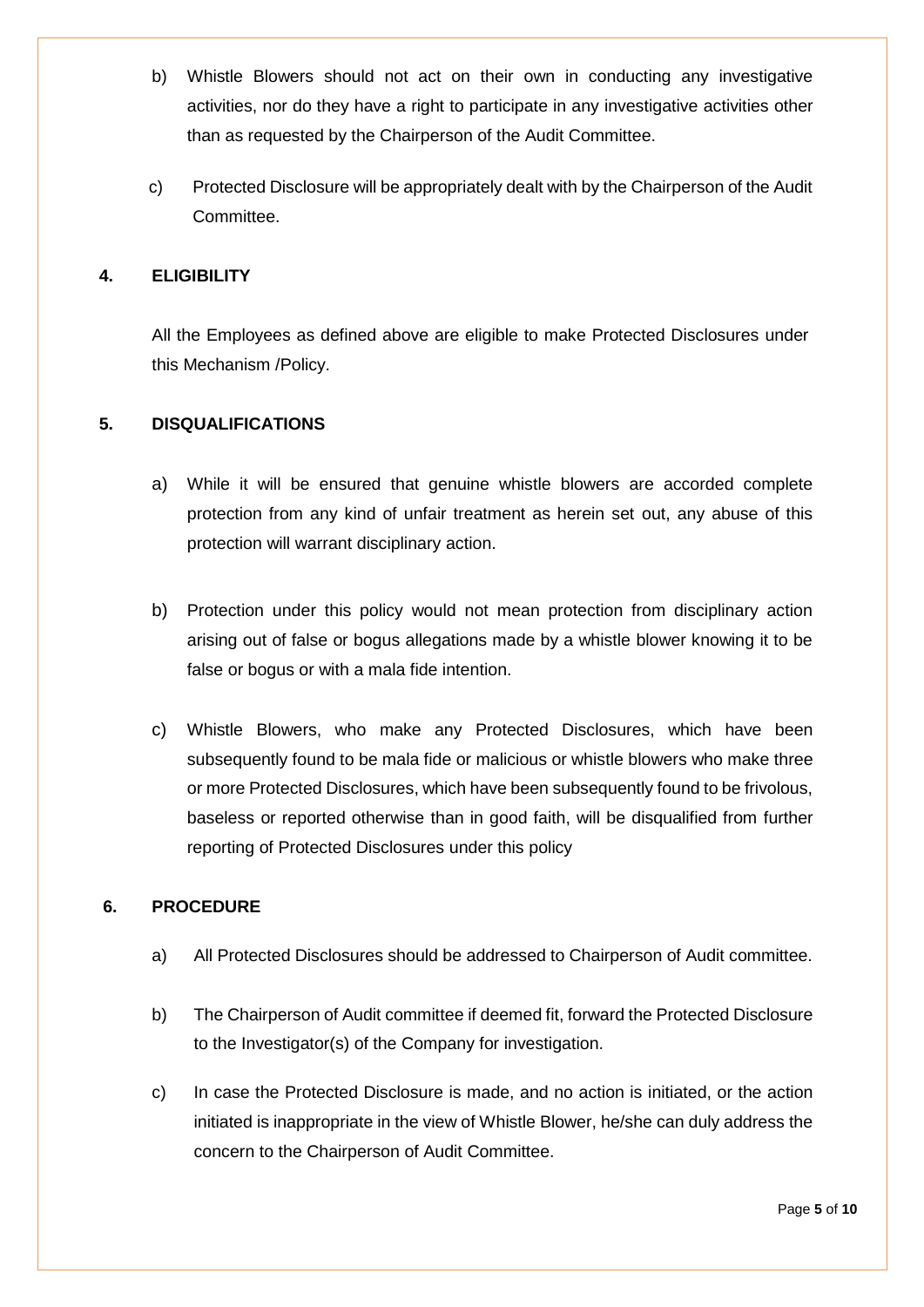- d) Any Protected Disclosures concerning the acts of the Chairperson of the Audit Committee should be addressed to the Audit Committee and the same shall be discussed by Members of the Audit Committee. If any of the members of the committee have a conflict of interest in a given case, they should recuse themselves and the others on the committee would deal with the matter on hand.
- e) In case any Protected Disclosures is made concerning the acts of the any one of Investigator(s), then the concerned Investigator(s) shall cease to be part of the Investigation immediately. In case Any Protected Disclosures is made concerning the acts of the all the Investigator(s), then the Investigator(s) shall cease to continue investigation and the chairperson of the Audit Committee shall appoint a new set of Investigator(s) to deal with the matter concerned.
- f) The contact details of the **Chairperson of the Audit Committee** of the Company is as under:

(a) By Email to:

(b) By Letter addressed to Chairperson of Audit Committee marked "Private and Confidential", and delivered to:

- g) If a Protected Disclosure is received by any Employee of the Company other than the Chairperson of Audit Committee, the same should be forwarded to the Chairperson of Audit Committee for further appropriate action.
- h) Appropriate care must be taken to protect the identity of the Whistle Blower.
- i) Protected Disclosures can be communicated orally at the first instance and should preferably be reported in writing (letter or through E Mail) in order to ensure a clear understanding of the issues raised and in case of an letter should either be typed or written in a legible handwriting in English or in the Regional Language of the place of employment of the Whistle Blower.
- j) Protected Disclosures should be factual and not speculative or in the nature of a conclusion and should contain as much specific information as possible to allow for proper assessment of the nature and extent of the concern.
- k) To enable the proper investigation, a Protected Disclosure should include as much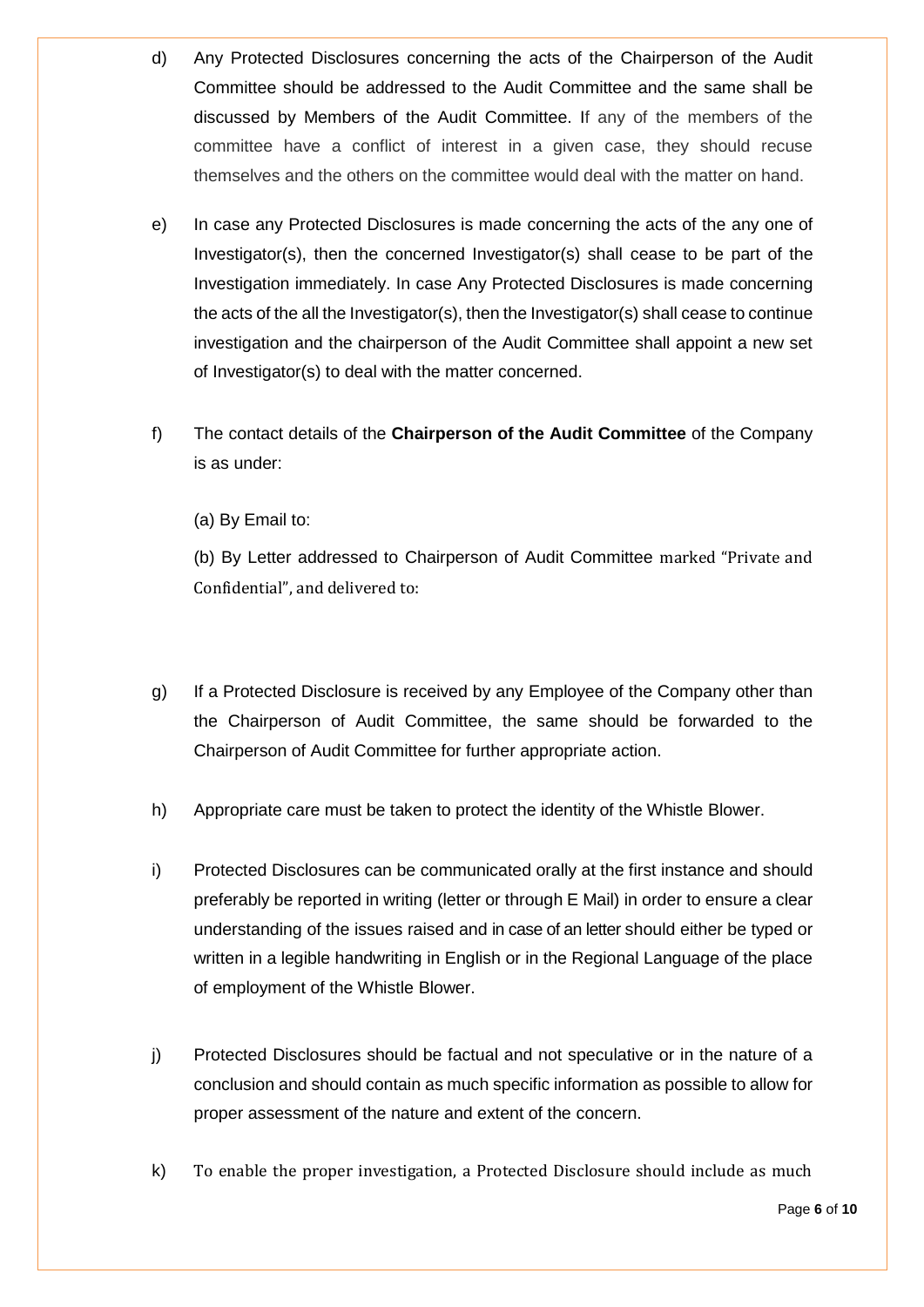information as possible concerning the Reportable Matter. To the extent possible, the following information should be provided:

a. the date of occurrence and nature of the Reportable Matter;

the names of the Employees to whom the Reportable Matter relates;

c. the relevant factual background concerning the Reportable Matter and

d. the basis for the Protected Disclosure

# **7. INVESTIGATION**

- a) All Protected Disclosures reported under this Policy / Mechanism will be thoroughly reviewed and recorded by the Chairperson of the Audit Committee as the case maybe.
- b) The Chairperson of the Audit Committee shall forward the Protected Disclosures to the Investigator(s)for the purpose of investigation.
- c) The decision to conduct an investigation taken by the Chairperson of the Audit Committee is by itself not an accusation and is to be treated as a neutral fact-finding process. The outcome of the investigation may or may not support the conclusion of the Whistle Blower that an improper or unethical act was committed.
- d) The identity of the subjects and the Whistle Blower will be kept confidential to the extent possible.
- e) Subjects will normally be informed of the allegations at the outset of a formal investigation and have opportunities for providing their inputs during the investigation.
- f) Subjects shall have a duty to co-operate with the Chairperson of the Audit Committee or any of the Investigator(s)during investigation to the extent that such co-operation will not compromise self-incrimination protections available under the applicable laws.
- g) Subjects have a responsibility not to interfere with the investigation. Evidence shall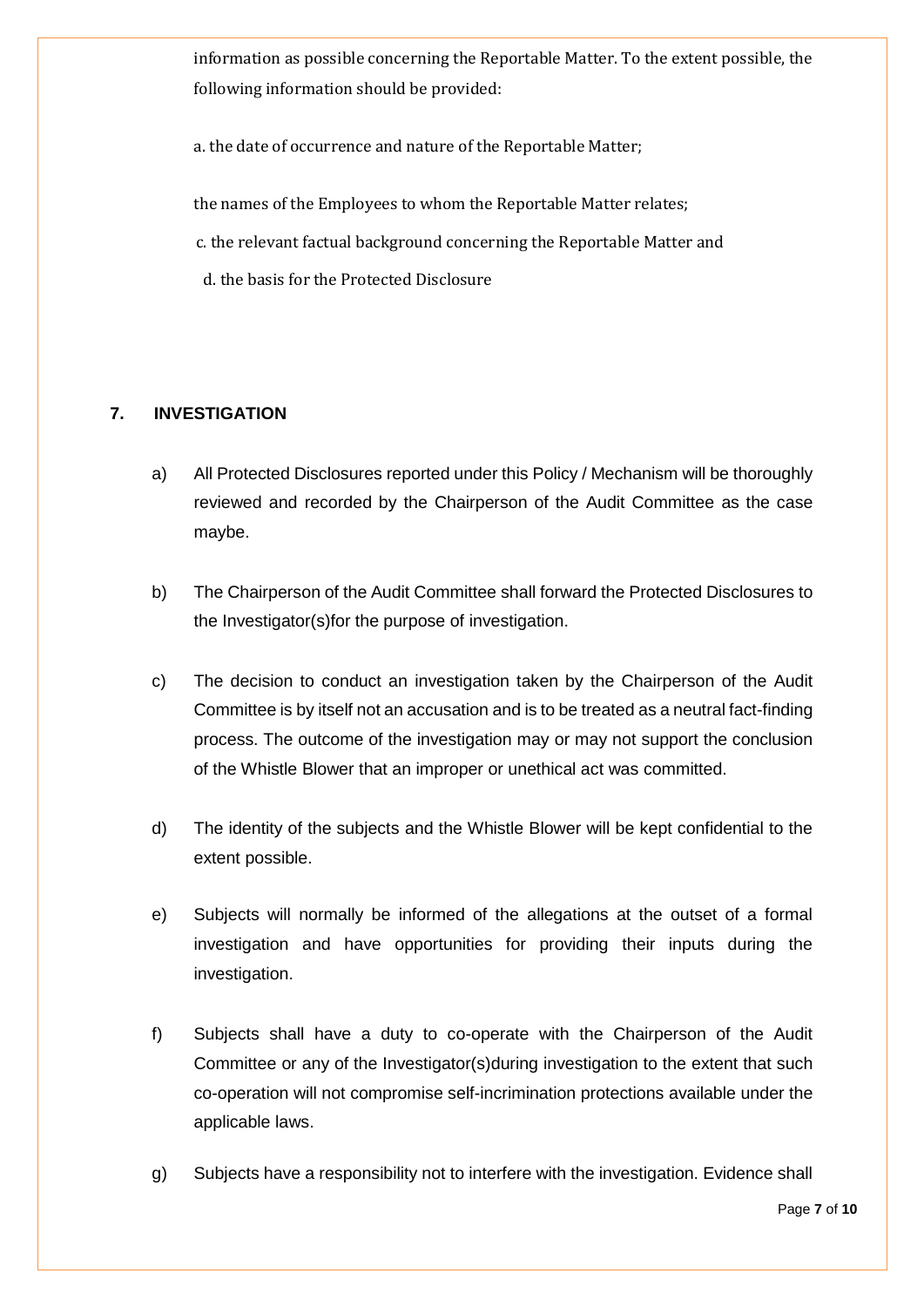not be with held, destroyed or tampered with, and witnesses shall not be influenced, coached, threatened or intimidated by the subjects.

- h) Unless there are compelling reasons not to do so, subjects will be given the opportunity to respond to material findings contained in an investigation report. Noallegationofwrongdoingagainstasubjectshallbeconsideredasmaintainable unless there is good evidence in support of the allegation.
- i) The investigation shall be completed normally within 45 days from the receipt of the Protected Disclosure.
- j) All Protected Disclosures are taken seriously and will be promptly investigated by the Company

# **8. PROTECTION**

- a) No unfair treatment to a Whistle Blower will be permissible by virtue of his/her having reported a Protected Disclosure under this Policy / Mechanism. Complete protection will be given to Whistle Blowers against any unfair practice like retaliation, threat or intimidation of termination/suspension of service, disciplinary action, transfer, demotion, refusal of promotion, or the like including any direct or indirect use of authority to obstruct the Whistle Blower's right to continue to perform his duties/functions including making further Protected Disclosures.
- b) A Whistle Blower may report any violation of the above clause to the Chairperson of the Audit Committee. The Chairperson shall decide who shall investigate into the same and recommend suitable action to the Management.
- c) Any other Employee assisting in the said investigation shall also be protected to the same extent as the Whistle Blower.

## **9. INVESTIGATOR(S)**

- a) Investigator(s)are required to conduct a process towards fact-finding and analysis. Investigator(s) shall derive their authority and access rights from the Audit Committee when acting within the course and scope of their investigation.
- b) Technical and other resources may be drawn upon as necessary to augment the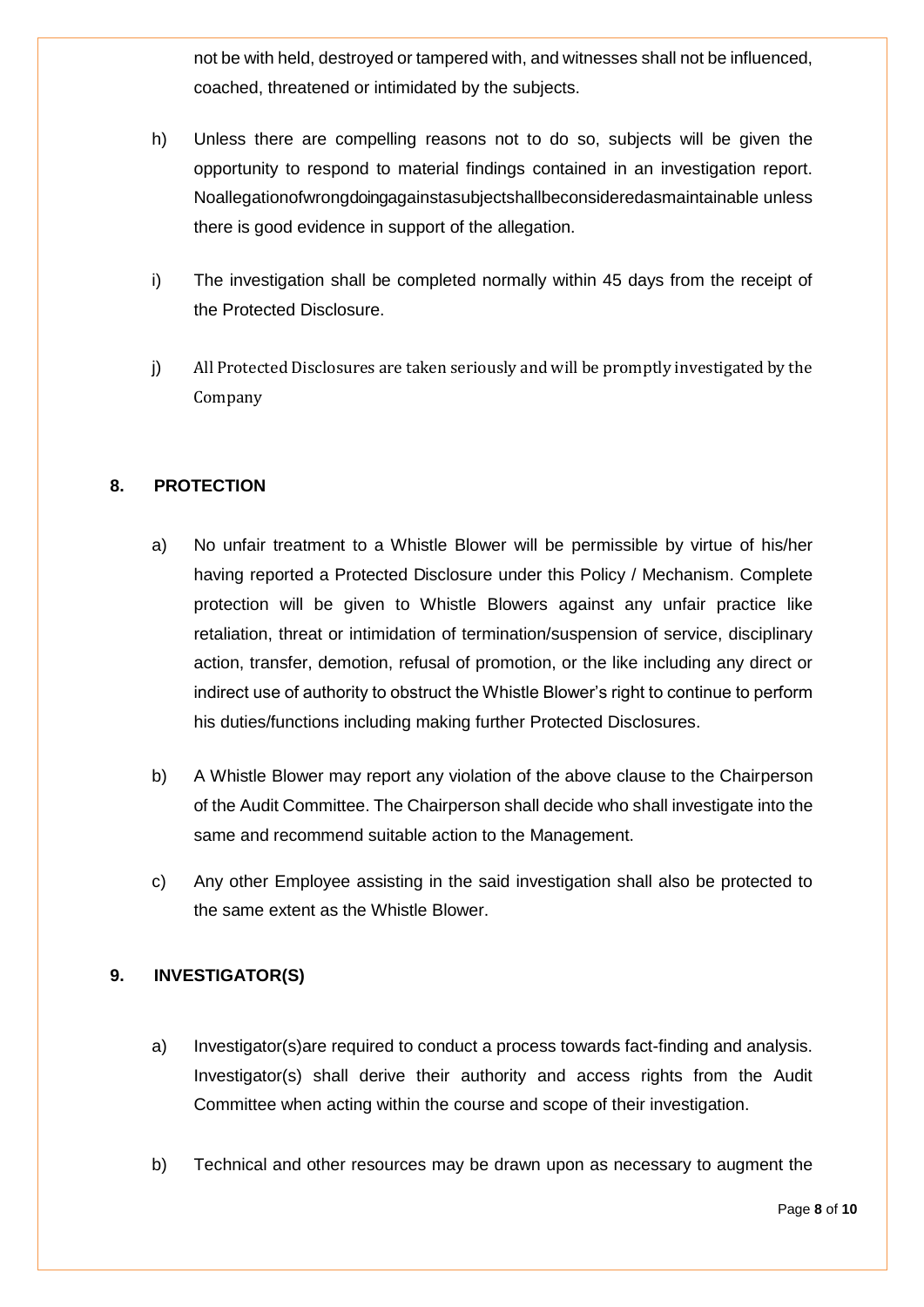investigation. All Investigator(s) shall be independent and unbiased both in fact and as perceived. Investigator(s) have a duty of fairness, objectivity, thoroughness, ethical behavior, and observance of legal and professional standards.

- c) Investigations will be launched only after a preliminary review by the Chairperson of the Audit Committee, as the case may be, which establishes that:
- (i) The alleged act constitutes an improper or unethical activity or conduct, and
- (ii) The allegation is supported by information specific enough to be investigated or in cases where the allegation is not supported by specific information, it is felt that the concerned matter is worthy of management review. Provided that such investigation should not be undertaken as an investigation of an improper or unethical activity or conduct.

## **10. REPORTING**

The investigator/s shall submit a report to the Audit Committee on a regular basis about all Protected Disclosures referred to him/her since the last report together with the results of investigations, if any.

#### **11. DECISION**

If an investigation leads the Chairperson of the Audit Committee to conclude that an improper or unethical act has been committed, the Chairperson of the Audit Committee shall recommend to the management of the Company to take such disciplinary or corrective action as the Chairperson of the Audit Committee may deem fit including reprimand.

It is clarified that any disciplinary or corrective action initiated against the subject as a result of the findings of an investigation pursuant to this policy / Mechanism shall adhere to the applicable personnel or staff conduct and disciplinary procedures.